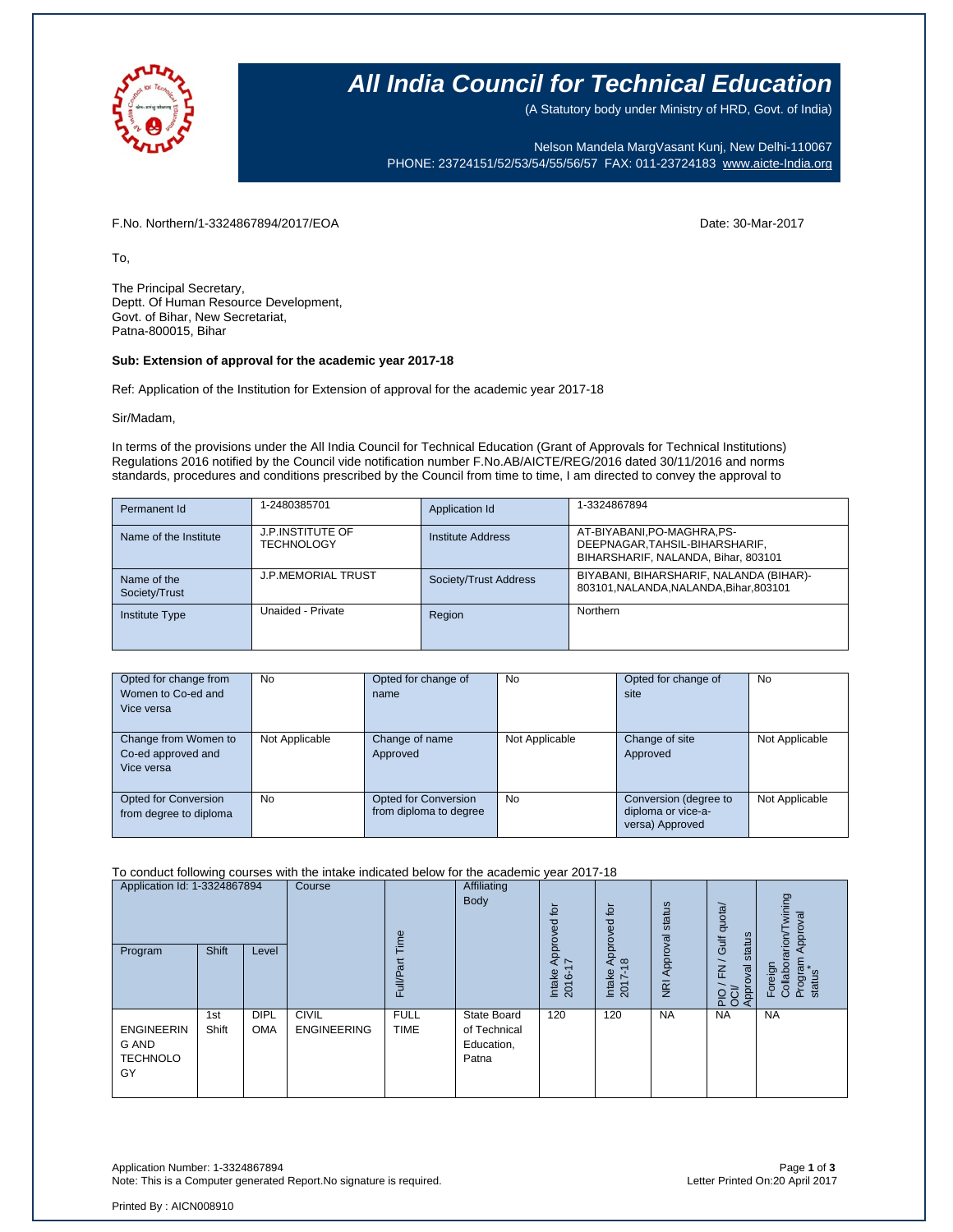

## **All India Council for Technical Education**

(A Statutory body under Ministry of HRD, Govt. of India)

Nelson Mandela MargVasant Kunj, New Delhi-110067 PHONE: 23724151/52/53/54/55/56/57 FAX: 011-23724183 [www.aicte-India.org](http://www.aicte-india.org/)

| <b>ENGINEERIN</b><br>G AND<br><b>TECHNOLO</b><br>GY | 1st<br>Shift | <b>DIPL</b><br><b>OMA</b> | <b>ELECTRICAL</b><br><b>ENGINEERING</b> | <b>FULL</b><br><b>TIME</b> | State Board<br>of Technical<br>Education,<br>Patna | 60  | 60  | <b>NA</b> | <b>NA</b> | <b>NA</b> |
|-----------------------------------------------------|--------------|---------------------------|-----------------------------------------|----------------------------|----------------------------------------------------|-----|-----|-----------|-----------|-----------|
| <b>ENGINEERIN</b><br>G AND<br><b>TECHNOLO</b><br>GY | 1st<br>Shift | <b>DIPL</b><br><b>OMA</b> | <b>MECHANICAL</b><br><b>ENGINEERING</b> | <b>FULL</b><br><b>TIME</b> | State Board<br>of Technical<br>Education,<br>Patna | 120 | 120 | <b>NA</b> | <b>NA</b> | <b>NA</b> |

The above mentioned approval is subject to the condition that

J.P.INSTITUTE OF TECHNOLOGY

shall follow and adhere to the Regulations, guidelines and directions issued by AICTE from time to time and the undertaking / affidavit given by the institution along with the application submitted by the institution on portal.

In case of any differences in content in this Computer generated Extension of Approval Letter, the content/information as approved by the Executive Council / General Council as available on the record of AICTE shall be final and binding.

Strict compliance of Anti-Ragging Regulation:- Approval is subject to strict compliance of provisions made in AICTE Regulation notified vide F. No. 37-3/Legal/AICTE/2009 dated July 1, 2009 for Prevention and Prohibition of Ragging in Technical Institutions. In case Institution fails to take adequate steps to Prevent Ragging or fails to act in accordance with AICTE Regulation or fails to punish perpetrators or incidents of Ragging, it will be liable to take any action as defined under clause 9(4) of the said Regulation.

### **Note: Validity of the course details may be verified at www.aicte-india.org**

 **Prof. A.P Mittal Member Secretary, AICTE**

Copy to:

**1. The Regional Officer,** All India Council for Technical Education Govt. Polytechnic Campus Adjoining Directorate of Technical Education

Vikas Nagar, Kanpur-208 002, Uttar Pradesh

- **2. The Director Of Technical Education\*\*,** Bihar
- **3. The Registrar\*\*,** State Board of Technical Education, Patna
- **4. The Principal / Director,** J.P.INSTITUTE OF TECHNOLOGY AT-BIYABANI,PO-MAGHRA,PS-DEEPNAGAR,TAHSIL-BIHARSHARIF, BIHARSHARIF,NALANDA, Bihar,803101
- **5. The Secretary / Chairman,** J.P.MEMORIAL TRUST BIYABANI, BIHARSHARIF, NALANDA (BIHAR)-803101, NALANDA, NALANDA,